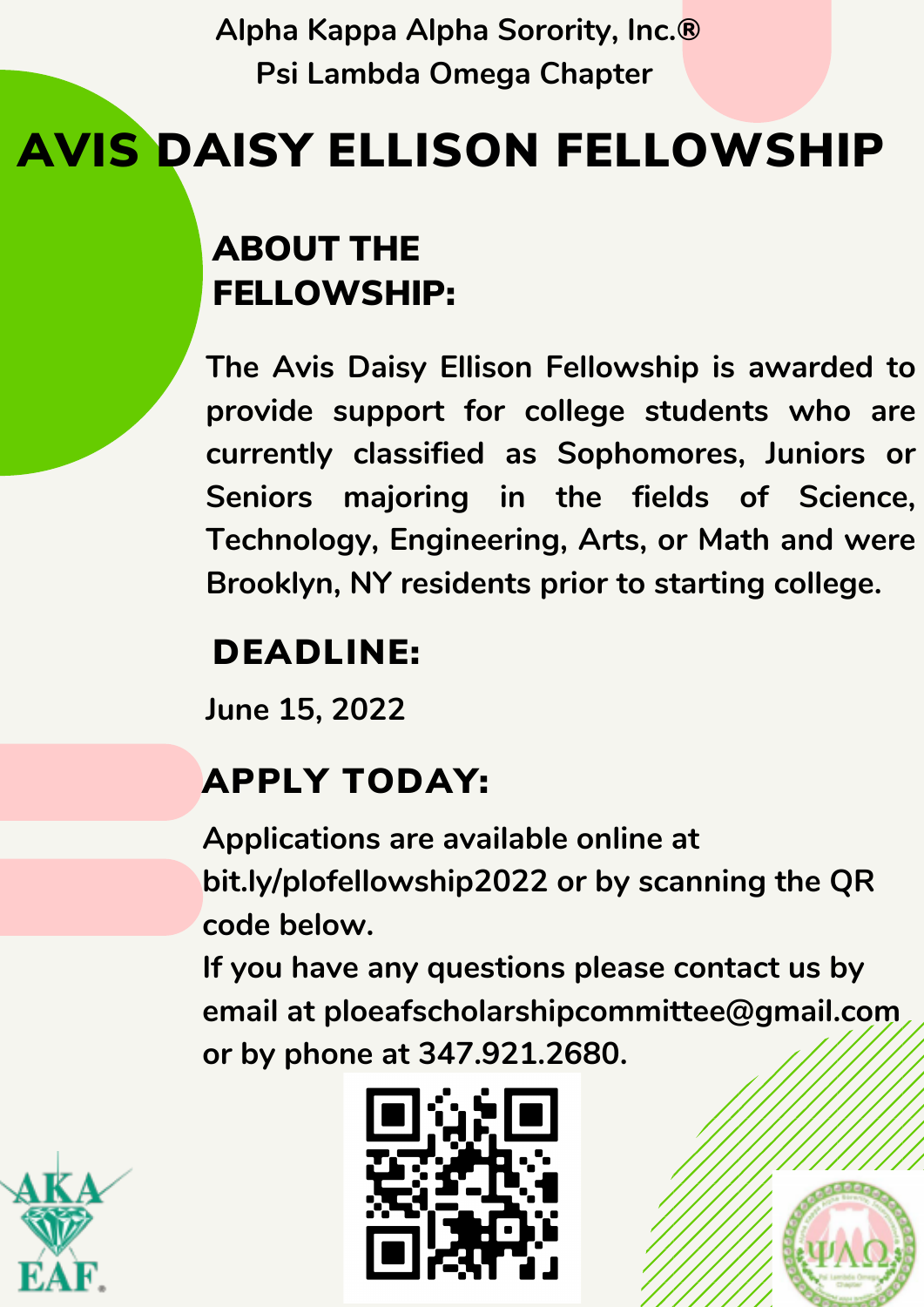

**Alpha Kappa Alpha Sorority, Incorporated®**

**Psi Lambda Omega Chapter Brooklyn NY**  *Leslie Hayes, M.D., President*



#### **Education Advancement Foundation, Inc.**

#### **The Avis Daisy Ellison Fellowship**

#### **Award: \$2000**

Alpha Kappa Alpha Educational Foundation, Inc.® (EAF) was established in 1980 to ensure perpetual support for lifelong learning by endowing scholarships, fellowships and community assistance grants. EAF is an IRS 501 (C) (3) organization that supports students without regard to sex, race, creed, ethnicity, religion, sexual orientation or disability. Since its inception, EAF has awarded more than \$2.5 million in scholarships and grants to over 25,000 individuals and community organizations.

Avis D. Ellison was dedicated to the education of youth as well as serving her community. Ms. Ellison was talented in the area of mathematics and was passionate about tutoring children in the community. Avis spearheaded the formation of Psi Lambda Omega and served as the chapter's first President.

All information listed below must be submitted:

- **A.** A complete application form;
- **B.** An Official college transcript listing a GPA of at least 3.0 better on a 4.0 scale from an accredited degree granted institution;
- **C.** Two letters of recommendations. One letter **MUST** be from a Professor. The other letter can be from a mentor, community service supervisor, pastor, etc.;
- **D.** A 500-word essay using Times Roman typeface, 12-point font, double spaced, and one-inch margins on both sides *(NOTICE TO APPLICANT: the essay question is on the last page of the form);*
- **E.** A completed checklist

To be eligible for consideration, the completed application package must be received electronically or posted marked by **June 15, 2022.** Incomplete applications packages will not be considered.

All applicants will be notified upon final selection of the scholarship recipients. Please direct all questions to the Psi Lambda Omega Chapter Scholarship Committee at ploeafscholarshipcommittee@gmail.com.

Thank you for your interest.

Psi Lambda Omega Chapter Scholarship Committee

Alpha Kappa Alpha Sorority, Inc.®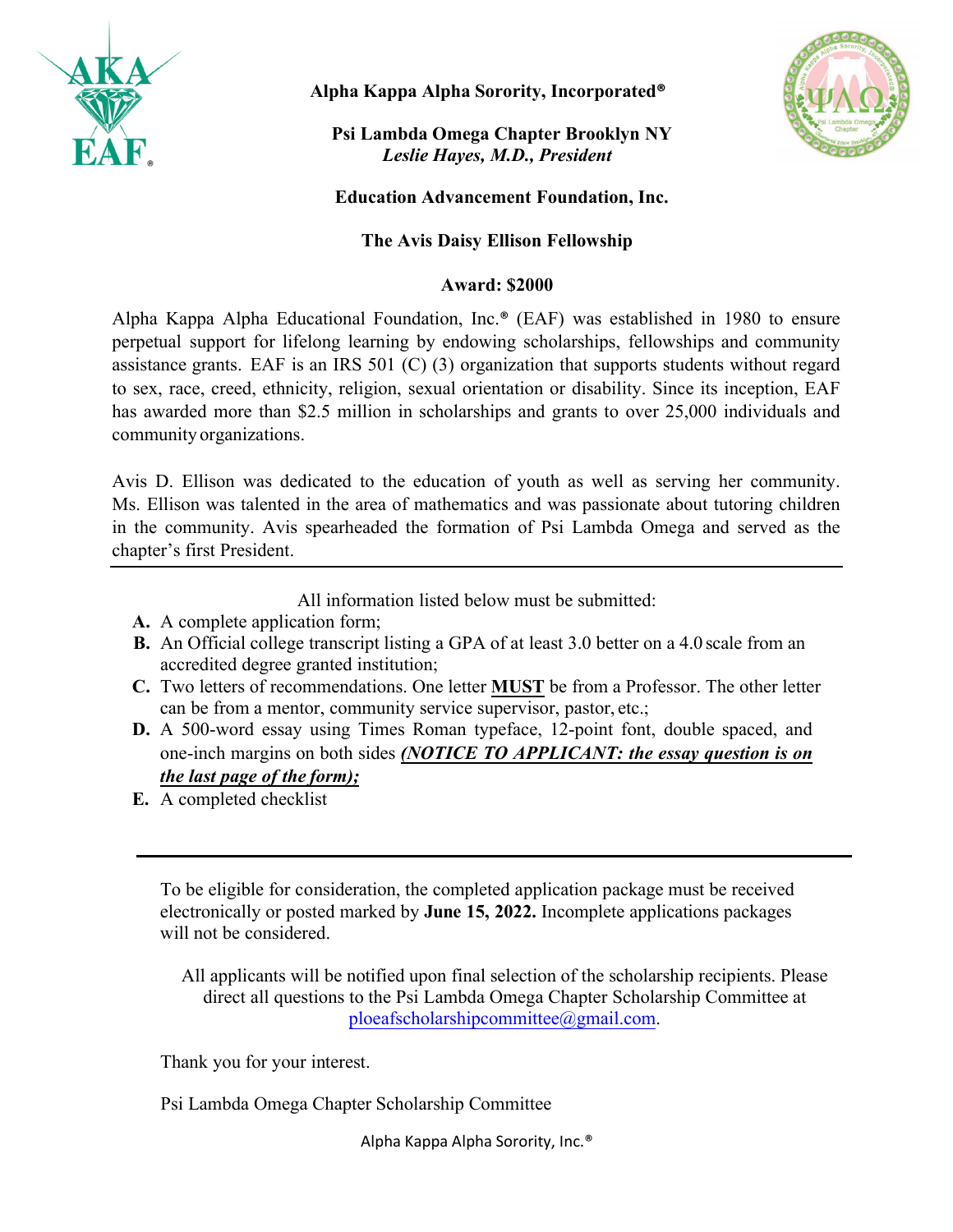



#### **Eligibility Requirements**

The goals of our sorority and our fellowship are to provide scholarships for academic advancement especially in the areas where we as a people are underrepresented. The Avis Daisy Ellison Fellowship is awarded to provide support to students who are matriculated college sophomores, juniors, or seniors majoring in the field of math, science, technology, or engineering.

To apply for the scholarship, we ask that you prepare all materials identified in this application. The information you provide will assist us in thoroughly evaluating your application. The following criteria must be satisfied before consideration of the application. The Scholarship Selection Committee will select recipients after all candidates have been screened.

#### **APPLICANT MUST**:

- **1.** Be a citizen or permanent resident of the United States of America and a resident of Brooklyn, NY before attending college;
- **2.** Submit an official sealed college transcript;

Official sealed college transcript must be mailed to:

**Avis Daisy Ellison Fellowship 442 Greene Avenue Brooklyn, New York 11216 Attn: Lauren J. Brown, Esq.**

- **3.** Have a college grade point average (GPA) of 3.0 or better on a 4.0 scale from an accredited degree granted institution;
- **4.** Be a student enrolled in a Math, Science, Technology or Engineering Matriculation Program;
- **5.** Be of high moral character and have proven leadership ability, with a demonstrated commitment to community service and extracurricular activities (e.g., student government, honor society, clubs, church, volunteer work, part-time work, sports, etc.)
- **6.** Submit a typed scholarly essay of at least 500 words using Times Roman typeface, 12-point font, double spaced, and one-inch margins on both sides. *(NOTICE TO APPLICANT: the essay question is on the last page of the form);*
- **7.** Submit two letters of recommendations. One letter **MUST** be from a Professor. The other letter should be from person in the community (i.e. pastor, former/current employee, mentor, or community service supervisor);
- **8.** Submit the completed application packet to ploeafscholarshipcommittee@gmail.com or by U.S. Postal Mail to the following address:

**Avis Daisy Ellison Fellowship 442 Greene Avenue Brooklyn, New York 11216 Attn: Lauren J. Brown, Esq.**

Submissions must be received electronically or postmarked by **June 15, 2022.** If you have any questions, you may reach out to the scholarship committee chair at 347.921.2680 or ploeafscholarshipcommittee@gmail.com.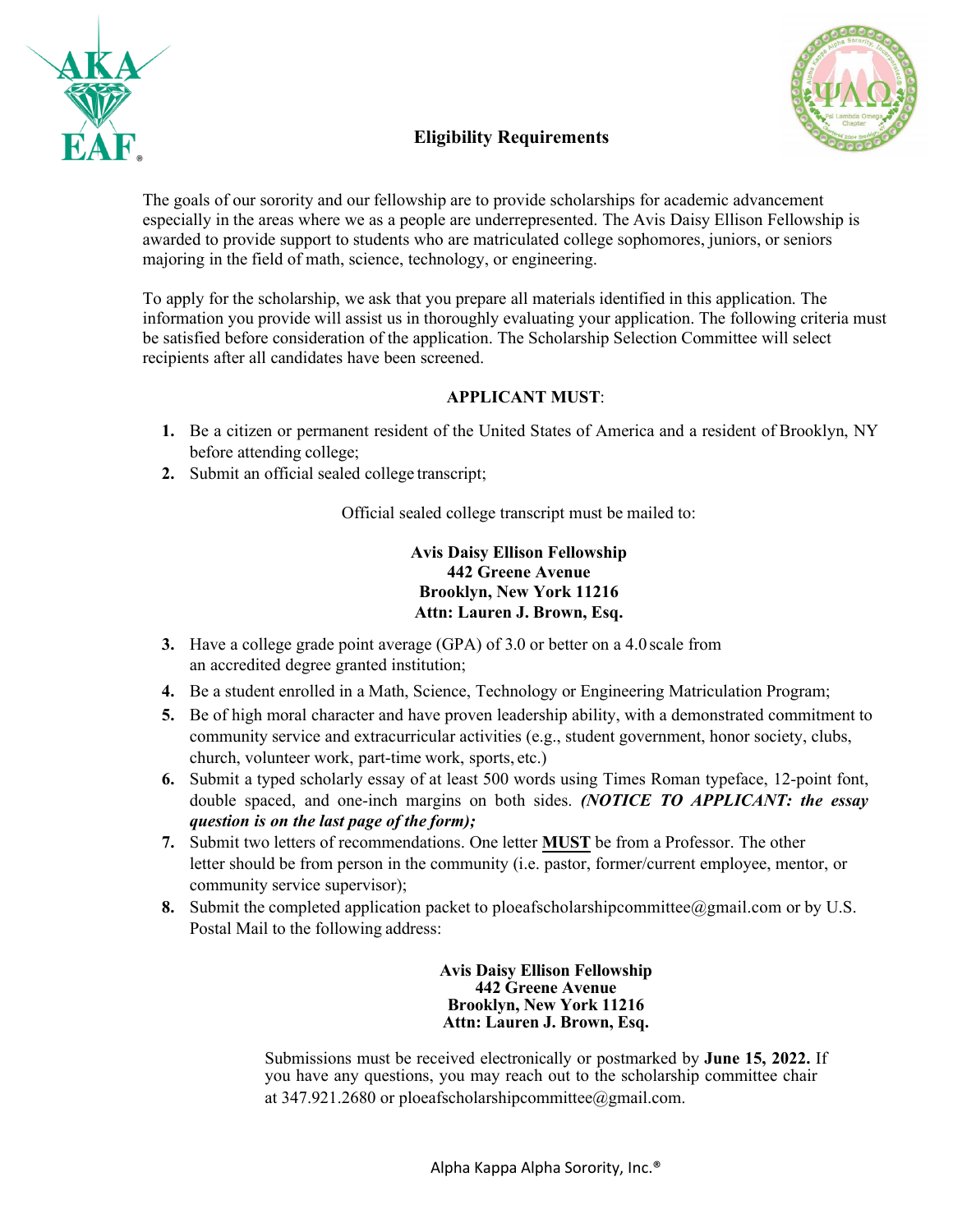



### **Avis D. Ellison Fellowship Award Application**

Applicants for this scholarship are required to submit the application below, a sealed transcript from current college or university, a 500-word essay (topic attached to the application) and be at least a rising sophomore. Applicant must be from Brooklyn, NY.

| First Name: Last Name: Last Name:                                                |  |
|----------------------------------------------------------------------------------|--|
| Home Address:                                                                    |  |
|                                                                                  |  |
|                                                                                  |  |
| Preferred Method of Contact: Cell Cell Email Email Home Telephone                |  |
|                                                                                  |  |
|                                                                                  |  |
|                                                                                  |  |
|                                                                                  |  |
|                                                                                  |  |
|                                                                                  |  |
| Community Service or Extracurricular Activities: _______________________________ |  |
|                                                                                  |  |

Grade Point Average (overall):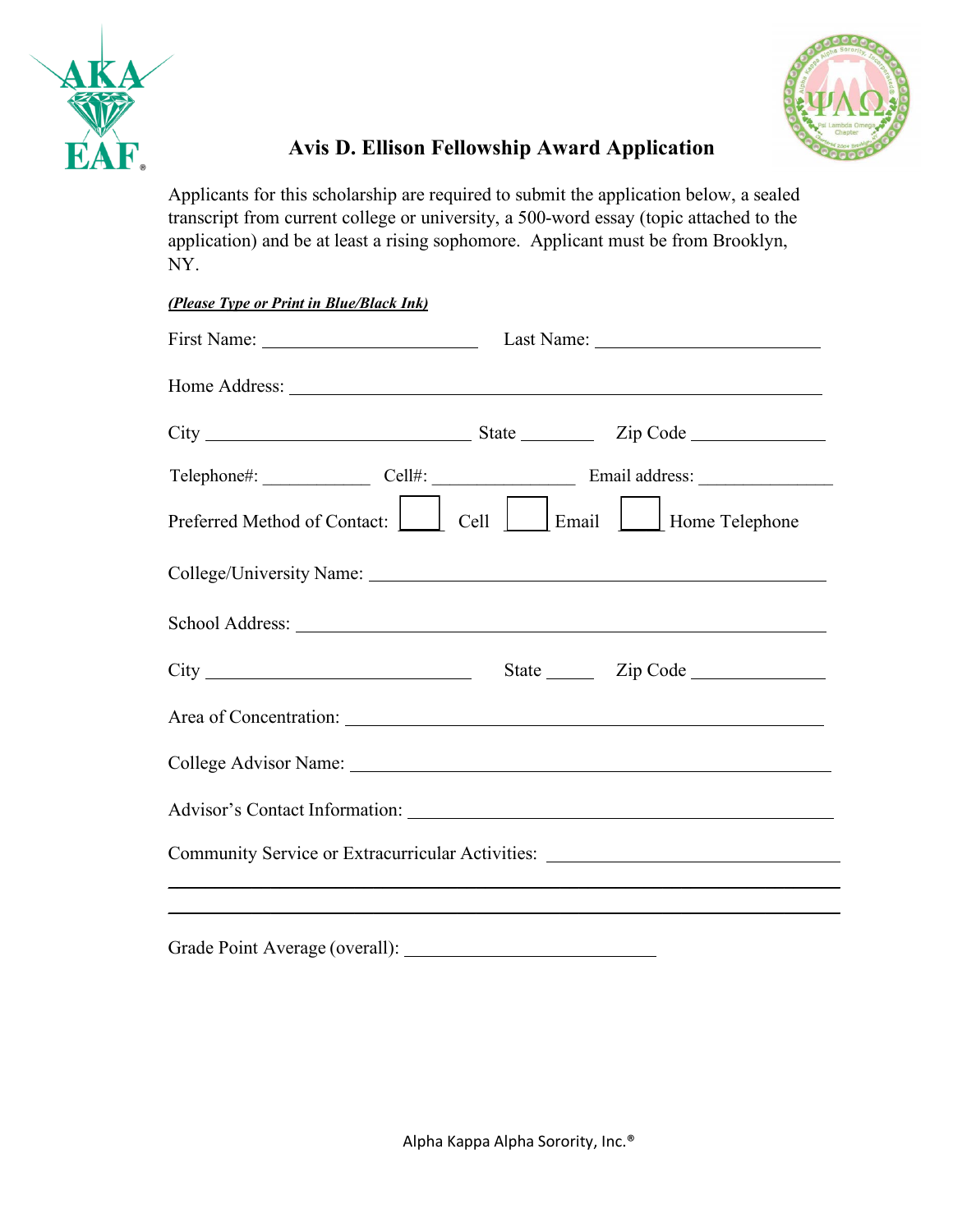



How did you hear of the Avis D. Ellison Fellowship? \_\_\_\_ AKA Psi Lambda Omega Chapter's Website Social Media (Facebook; Instagram pages) \_\_\_\_ Church \_\_\_\_ Professor Friend \_\_\_\_ Other (please specify) \_\_\_\_\_\_\_\_\_\_\_\_\_\_\_\_\_\_\_\_\_\_\_\_\_\_\_\_\_\_\_\_\_\_\_\_\_\_\_\_\_\_\_

**I hereby state that the information contained in this application istrue and correct to the best of my knowledge.**

Student's Signature Date

 $\mathcal{L}_\text{max}$  , and the contract of the contract of the contract of the contract of the contract of the contract of the contract of the contract of the contract of the contract of the contract of the contract of the contr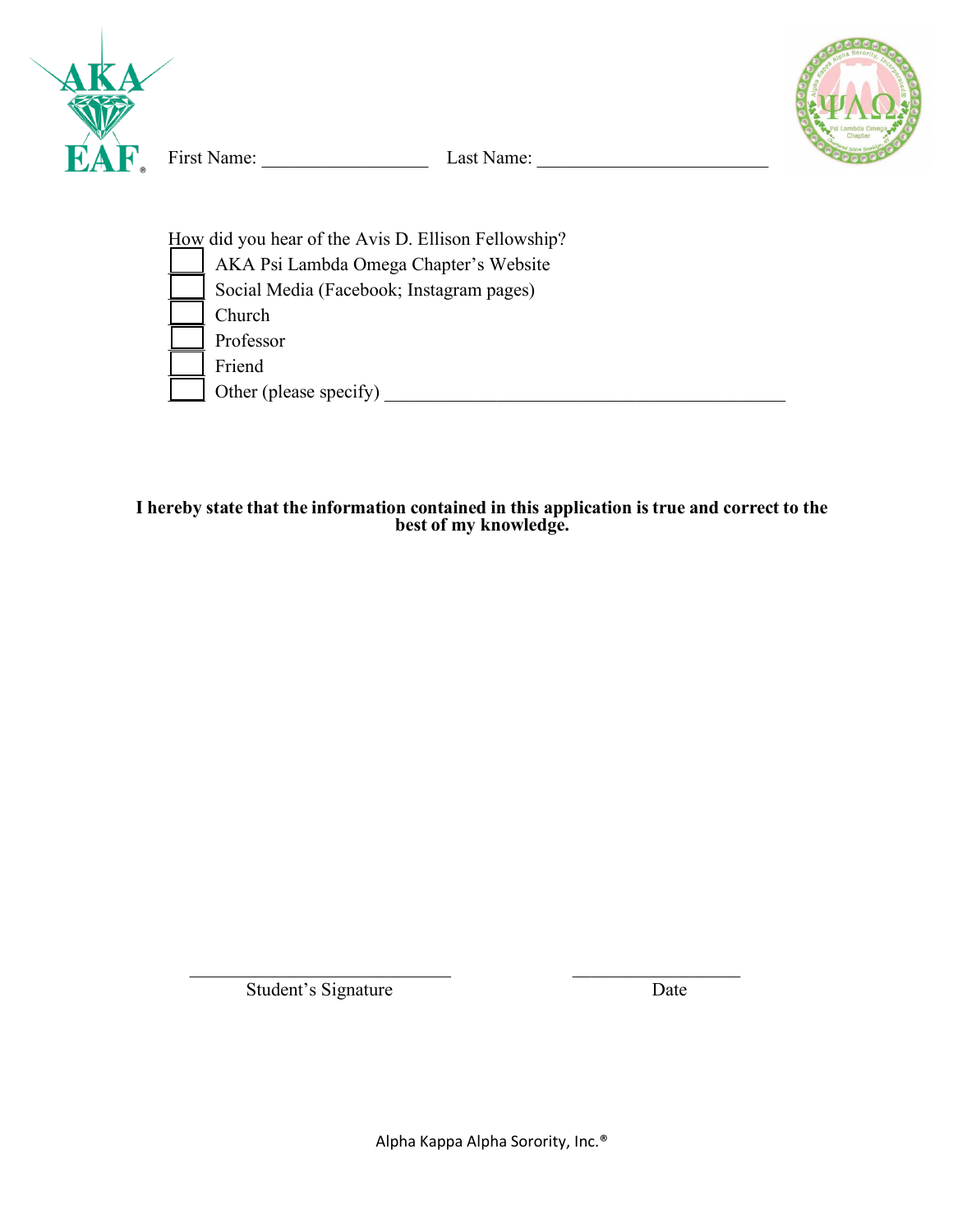



**Essay Question** 

### **How will you give back to the community?**

On separate sheet of paper and in no more than 500 words, please explain *upon graduation, how would you use your degree and talents to impact individuals living in underserved communities?*